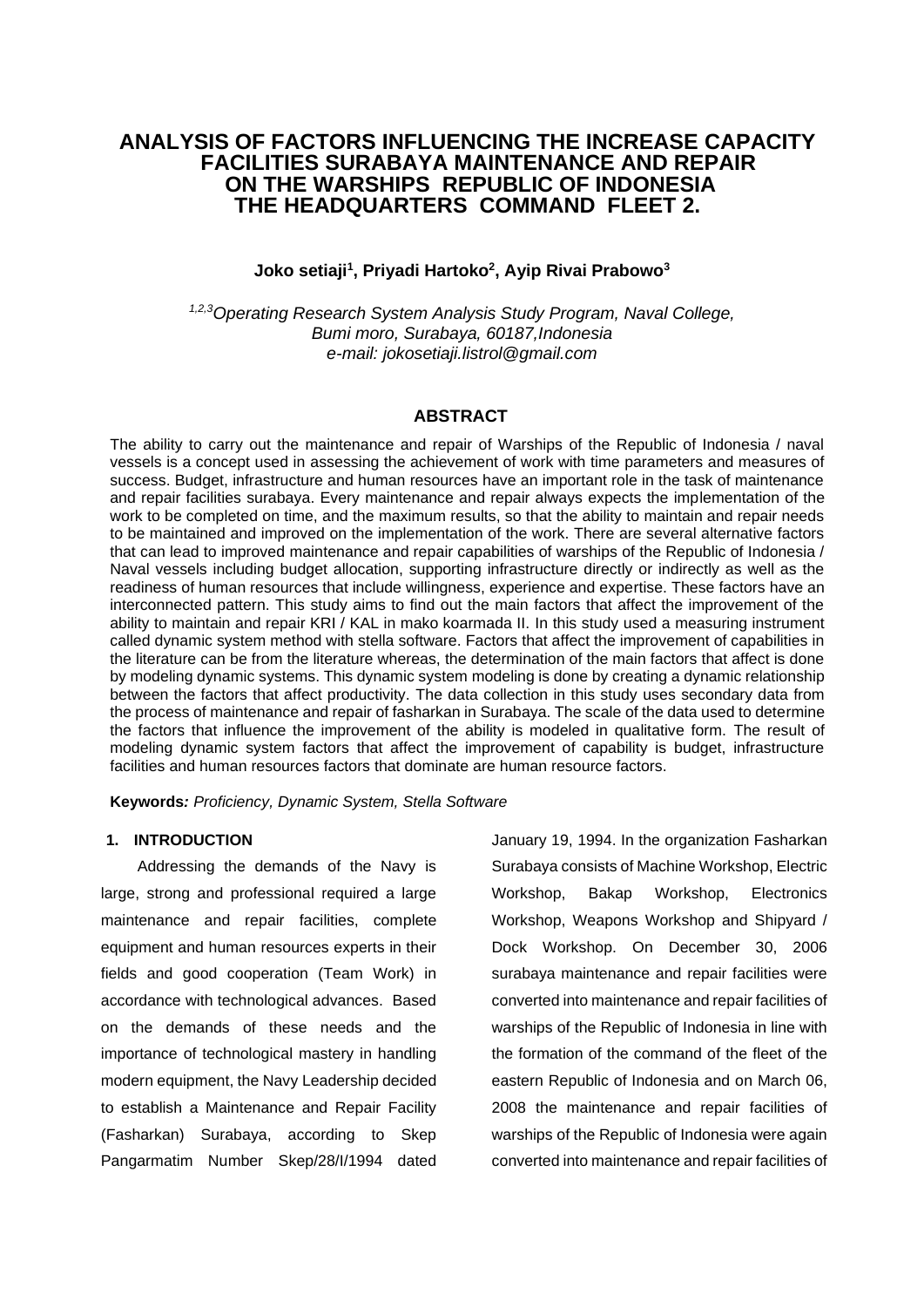Surabaya under the construction of the main base of the national naval army V until now. The existence of surabaya maintenance and repair facilities under the command of the main base V Surabaya is very important when viewed from the side of the defense area of the fleet command area of the Republic of Indonesia 2 and the Defense of the Maritime Territory of the Republic of Indonesia.

The above is based on several aspects of maintenance and repair facilities (Fasharkan) Surabaya as part of the organization of the main base of the Navy V, has the main task of providing services in terms of maintenance and repair to support the operational weapons of the Indonesian national army NAVY. surabaya maintenance and repair facilities are the only facilities of the Indonesian Navy national army base that is able to technically carry out the level of maintenance maintenance and maintenance of the middle level and maintenance of depot level. Faced with the current condition of Fasharkan Surabaya, with limited human resources capabilities, facilities and workshop support equipment, in providing maintenance and repair support for Navy ships located in Surabaya, it can be felt that the performance of Fasharkan Surabaya is still not optimal. Therefore, this study is expected to know the extent of Fasharkan's performance in supporting HarKan KRI, as well as to know the most influential factors and play a role in improving the ability of Fasharkan Surabaya. Bureaucratic reforms in the indonesian national army environment have a big impact on the pattern of coaching personnel of the Indonesian Navy, especially on the function of use and maintenance. The measure of the successful implementation of Bureaucratic Reform can be seen from the realization of the right organizational function and the right size and output measured in accordance with its core

business (Mabes TNI, 2011). To know the effectiveness and efficiency of the work of an organization so that the results are in accordance with the expected, it is necessary to assess and calculate the workload of the organization (headquarters of the Indonesian national army AL, 2016). System dynamics is a methodology for studying complex systems. The system is an academic discipline created in 1960 by Dr Jay Forrester of MIT. In this field of study, the system is defined as a collection of elements that are constantly interconnected over time to form a complete unity. The underlying relationship between these system components is called the system structure. The term Dynamics refers to changes over time. Therefore, a system that exposes related variables to try to change over time. System dynamics are methodologies used to learn and understand how systems change over time. Application elements and variables that make the system vary over time are referred to as system behavior.

The objectives to be achieved from this study are to determine the factors that influence the improvement of the ability to improve the maintenance and improvement of KRI with dynamic systems, and the relationship between factors, as well as determine the factors that dominate.

## **2. METHODS AND TOOLS 2.1 Dynamic system software**

Some software is used in describing dynamic system simulation models, such as Dynamo, Stella, PowerSim, and Vensim. In representing real systems, this study will use Stella Software to visually build simulation models using computers. Stella is a programming language that describes the model of a system as a simulation model. Some tools commonly used in putting together a simulation model, namely: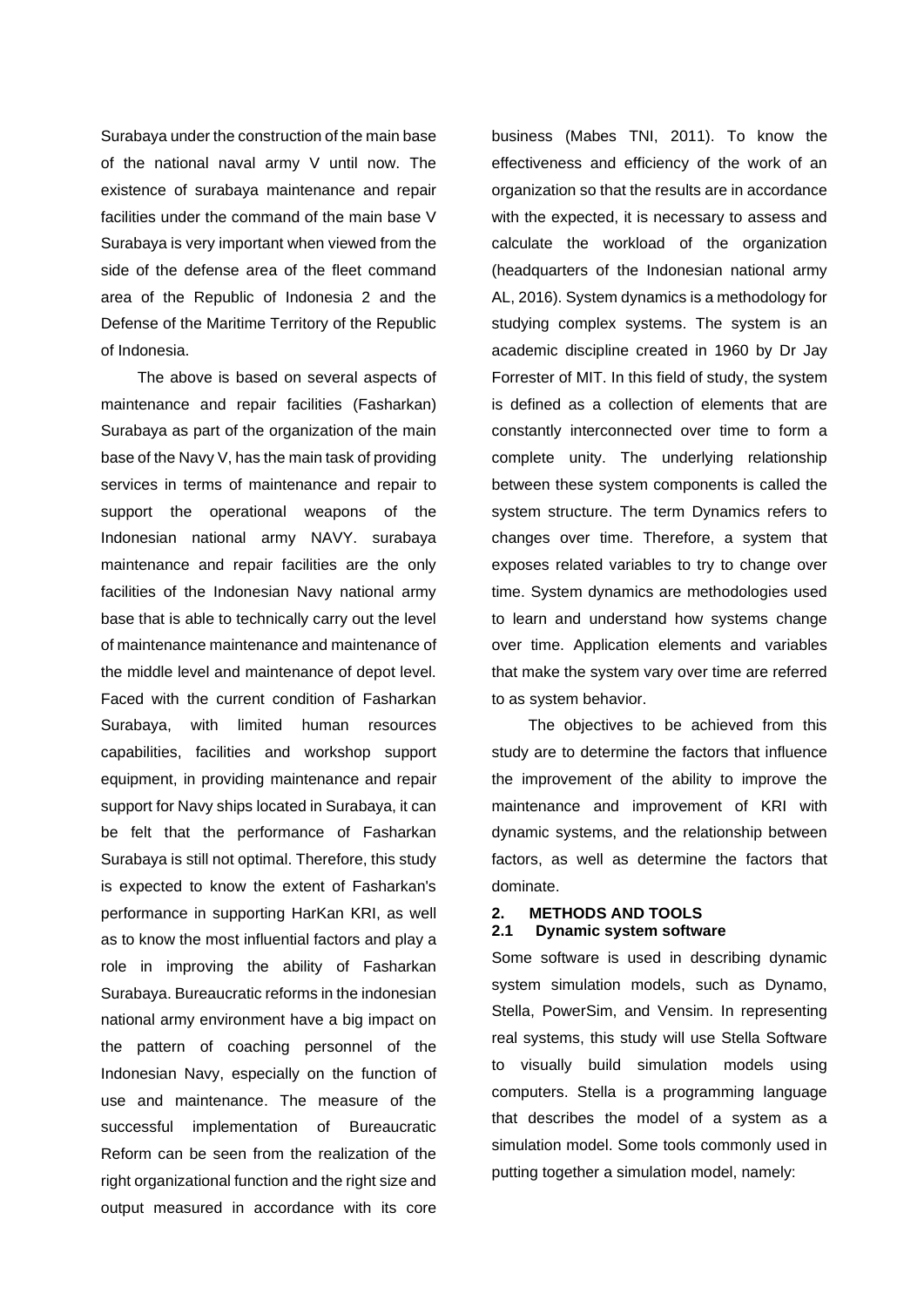• Stock is a tool used to generate accumulated information in the form of the value of a parameter that goes into it.

• Flow is a tool that affects the value of stock that can flow one way or two directions. Converter is a tool used to convert inputs into outputs.

• Connector is a tool used to connect the parameters involved in the model.

Illustration of the tools contained in Stella Software is shown by Figure 2.1.





#### **2.2 Causal loop diagram**

(CLD) is an important method used to demonstrate the feedback structure of the system. Causal loop diagrams are well used for:

- a Quickly capture the hypothesis we are making regarding the cause of the dynamic.
- b Bring up and capture the mental model of an individual or team.
- c Communicate important feedback that is believed to be responsible for the problem.

The conditions for drawing causal diagrams are simple but must be followed appropriately. The causal diagram consists of variables connected by arrows that indicate causal influence between variables. Important feedback loops are also identified in the chart.

The variables are associated with a causal relationship, which is indicated by an arrow. For example, the birth rate is determined by both by population and by fraction of birth rate. Each causal relationship has polarity (shown in figure 2.20), be it positive (+) or negative (-) to indicate how dependent variables change when independent variables change (Sterman, 2004, p138). An important loop is represented by a loop identifier (shown in figure 2.21) that indicates whether the loop has positive feedback (reinforcing) or negative (balancing)



Figure 2.2. Polarity of Causal Relationships *Source : Sterman (2008)*

A positive relationship indicates that if the cause increases, then the effect will increase above the previous one, and if the cause decreases, then the effect will decrease below the previous one. In figure 2.22, the increase in the birth rate fraction means that the birth rate will increase compared to the previous one, and the decrease in the birth rate fraction means that the birth rate will decrease below the previous one.

A positive relationship indicates that if the cause increases, then the effect will decrease below the previous one, and if the cause decreases, then the effect will increase above the previous one. For example, an increase in the average human lifespan means that the mortality rate will decrease below the previous one, and a decrease in the average human lifespan will increase the mortality rate above the previous one.



Figure 2.3 Example of Causal Loop Diagram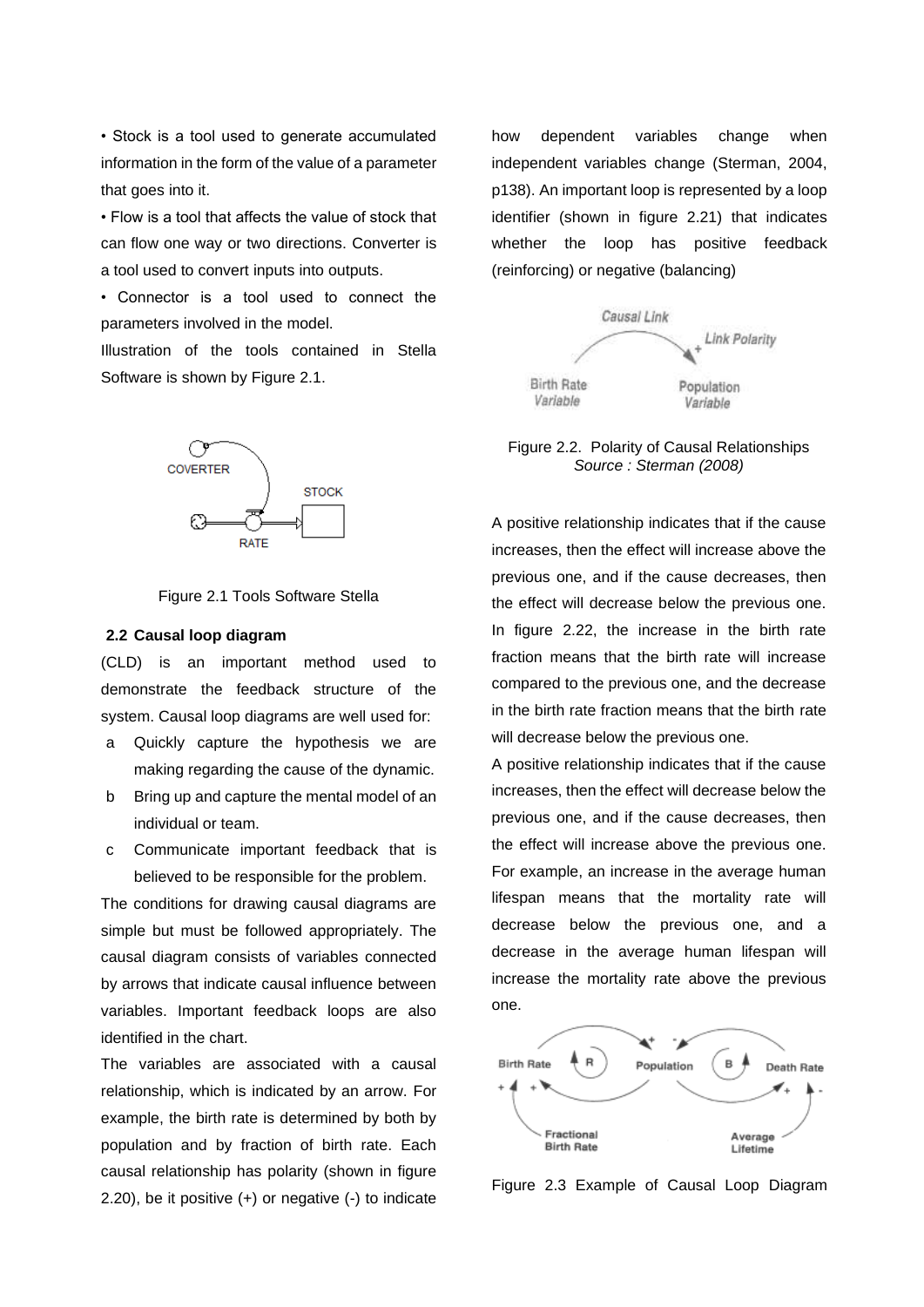### (CLD) Source : Sterman (2008

# **2.3 Research Framework (Flowchart)**

The research framework used to determine the factors that dominate the improvement of surabaya fasharkan ability from several factors in this study can be seen in Figure 2.4



Figure 2.4 Research Flow Diagram

# **3. RESULTS AND DISCUSSION**

At the stage of data analysis, several steps will be taken to process the data that has been obtained before. Here is an explanation of each step.

### **3.1 Variables that affect the ability of**

On variables that affect the ability of fasharkan made into 3 categories, namely: budget factors, human resource factors and infrastructure factors. From the respondent's data variables grouped into that category, the grouping results of the data variables are displayed in the Table

| VARIABLE              | <b>CATEGORY</b>        |
|-----------------------|------------------------|
| <b>BUDGET</b>         | How to plan the        |
|                       | budget of the          |
|                       | program that has       |
|                       | been determined        |
|                       | and agreed.            |
| <b>BUDGET</b>         | How to implement       |
|                       | the use of a           |
|                       | predetermined and      |
|                       | agreed budget          |
| <b>BUDGET</b>         | How the budget         |
|                       | control system has     |
|                       | been established       |
|                       | and agreed             |
| <b>INFRASTRUCTURE</b> | Influenced by how      |
| <b>FACILITIES</b>     | the procurement of     |
|                       | equipment facilities   |
|                       | supporting repairs,    |
|                       | supporting funds and   |
|                       | building facilities in |
|                       | carrying out           |
|                       | maintenance and        |
|                       | repair KRI / KAL.      |
| <b>INFRASTRUCTURE</b> | How the status of      |
| <b>FACILITIES</b>     | equipment that has     |
|                       | been owned by          |
|                       | fasharkan Surabaya     |
|                       | when compared to       |
|                       | the development of     |
|                       | current technology.    |
| <b>HUMAN</b>          | Conditions how the     |
| RESOURCES.            | ability of all         |
|                       | personnel in           |
|                       | completing and         |
|                       | supporting the         |
|                       | maintenance and        |
|                       | repair of KRI / Kal.   |
| <b>HUMAN</b>          | Conditions how the     |
| RESOURCES.            | will of all personnel  |
|                       | in completing and      |
|                       | supporting the         |
|                       | maintenance and        |
|                       |                        |

### Table 1. Variable Grouping Results

The grouping of variables by ability category consists of: individually owned skills. Ability to interact with the work environment and personnel and Skills in the expertise of education, the category of Willingness to work consists of: Professionalism in work, Sense of responsibility in work, Leadership in work, mindset in understanding work, safety and health conditions in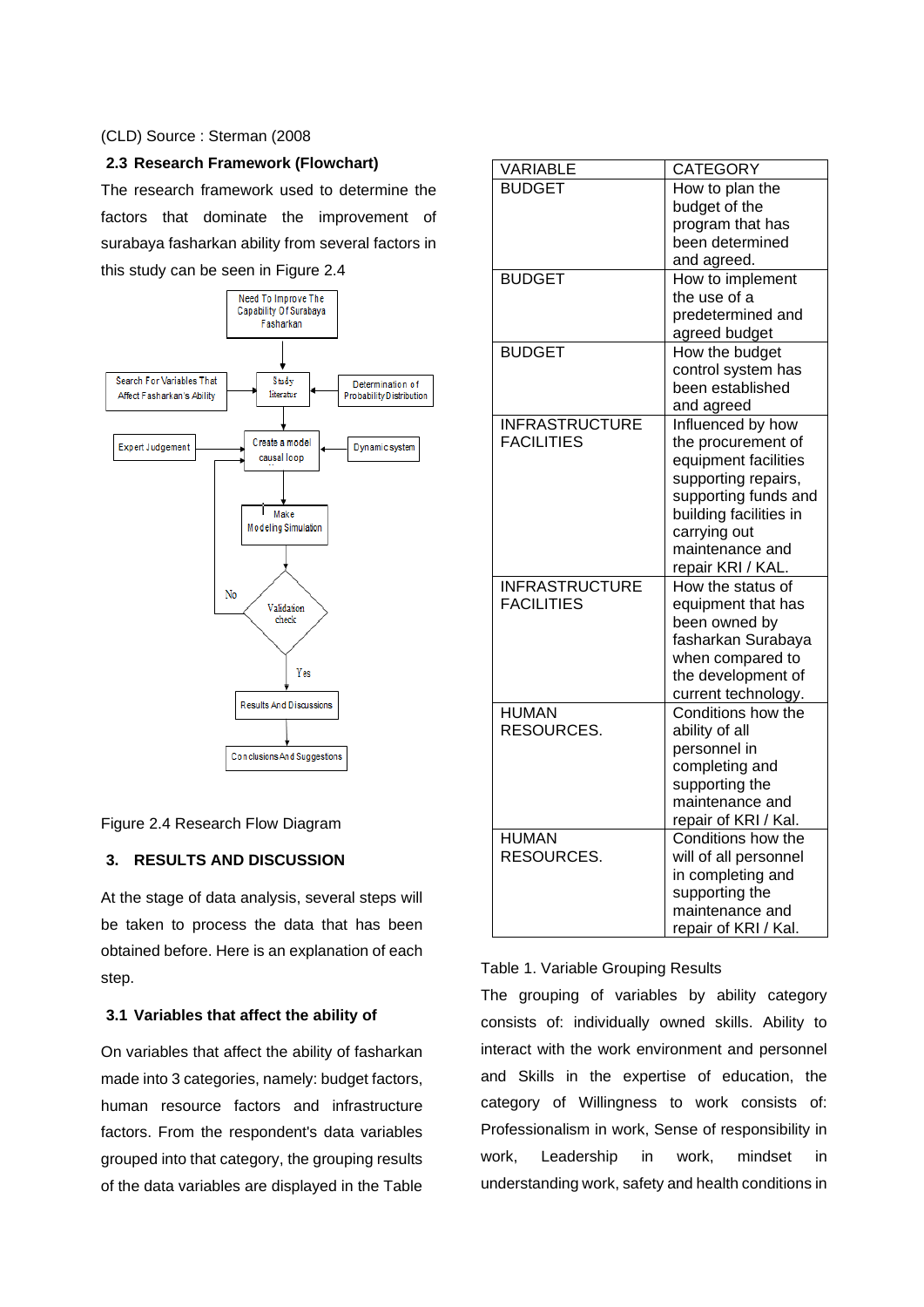the project, satisfaction with the work carried out, level of competition between employees, and work experience. The result of the grouping of variables can be applied to dynamic system modeling using Stella, shown in Figure 3.

## **3.2 Causal Loop Diagram Design**

At this stage will be described a variety of relationships between variables - variable shapers. Each corresponding variable will be linked by an arrow. The tail of the arrow indicates causation while the head of the arrow shows the effect of a cause. If the variable on the tail of the arrow changes directly to the variable on the arrowhead, then the arrow connecting the variable is positive (+). Whereas if the variable on the tail of the arrow changes inversely against the variable on the head of the arrow, then the arrow connecting the variable is negative (-).



Figure 3.1. Causal Loop Model Diagram of Fasharkan Capability

#### **3.3 Main modules**

In the uatama module below is a description of causal relationships siatem with mutual influence. The main module image means that the improvement of the capability of surabaya fasharkan is strongly influenced by three factors

including the budget sector, infrastructure sector and personnel readiness sector. Thus, the infrastructure sector is influenced by the budget sector and personnel readiness as well as affecting the sector's ability to repair and perssonil readiness. The same is true in the personnel readiness sector.



Figure 3.2 Main Models for Improving Fasharkan **Capabilities** 

# **3.4 Verification & validation**

# **3.4.1 Verification**

The next stage after the initial model simulation is the model verification and validation stage. This stage aims to ensure the model is verified and validated so that it can be ensured that the model is running properly. Model verification and validation also aims to find out if there are errors in the model. Verification and validation of models can also be a process to compare the structure of the model and its behavior to the structure and behavior of the system in its actual state, so that it can be said that the model is able to represent the real system. In this study verification was done by carrying out model unit tests while model validation was done by carrying out model structure tests and model parameter tests. Model unit tests and parameter tests are conducted with STELLA software while structural validation is carried out by expert judgement.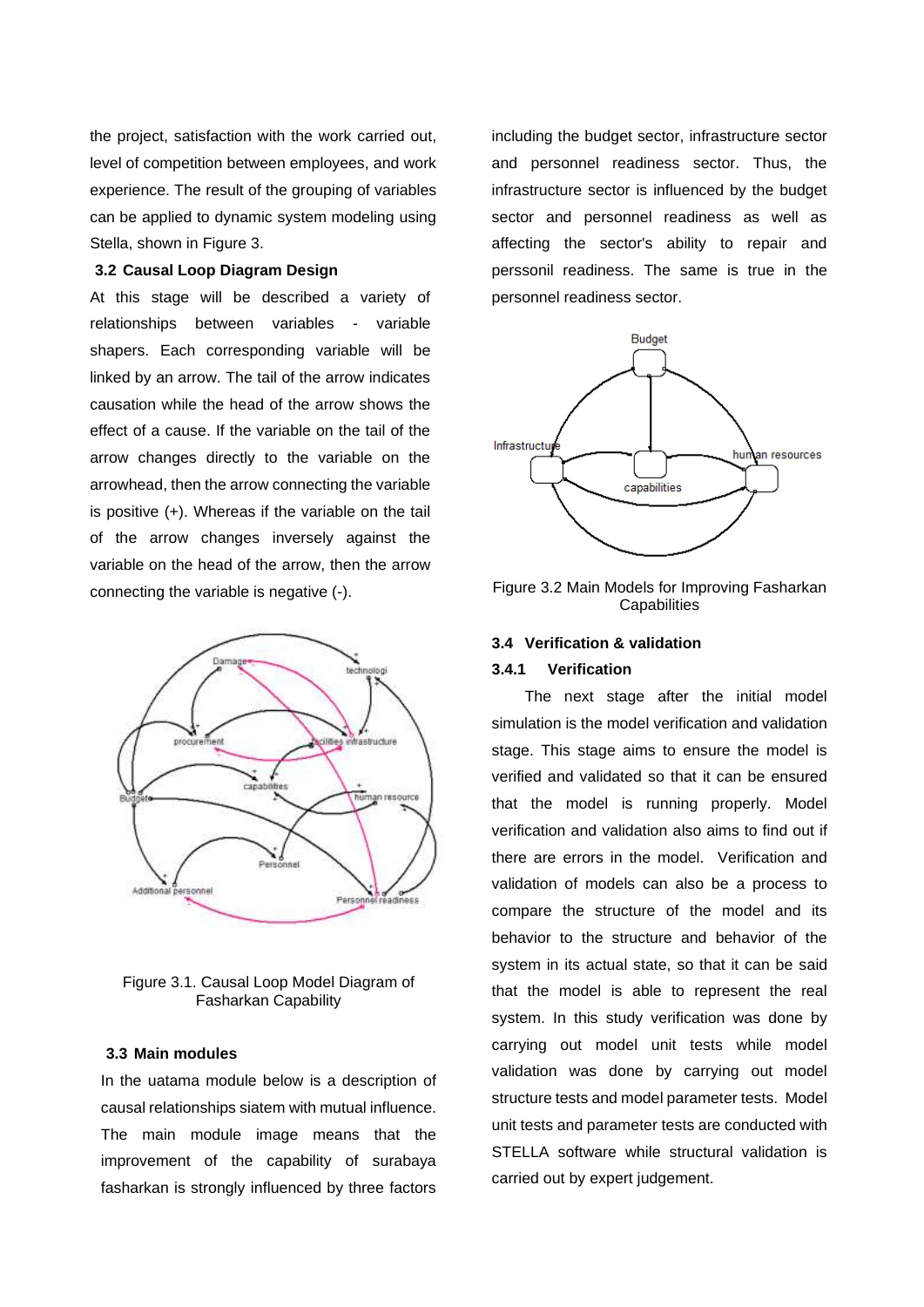3.4.1.1 Verification is also referred to as source criticism. This activity is carried out by testing the validity of the source, which is seen from two types of criticism.

a External Criticism.

Testing the authenticity of source especially the accuracy of the historical document, such as the time of creation and material of the document b. Internal Criticism.

Testing the level of credibility of the source is the evidence contained in the historical source by examining and analyzing the degree of error against testimony in history which is the most determining factor in the validity of the evidence or fact of history itself Interpretation or interpretation of history. Analyze and find relationships between facts with each other.

## 3.4.1.2 Verification Mode

Verification is a conformity test or logic accuracy model and checking for simulation program errors. This is done by examining the formulations, equations and parameter units on variable model variables. Model verification is done by checking for errors in the model either errors in variable units, or errors in the model created. If there is no error in the model, it can be said that the model has been verified. Verification conducted using STELLA simulation software is carried out by checking the unit (unit) as well as checking the formulation (equation) of variables from the model. Unit tests will ensure that the relationships between variables in the model have units that can be converted and valued. The verification process by unit test on STELLA software can be seen in Figure 4.1.



Figure 3.3. Model unit verification **3.4.2. Validation**

Model validation is the process of determining whether a simulation model created can represent a real system appropriately. The validation process that will be done on the model is to compare the data on the model with the data on the real system. By running each simulation model, the output of the simulation result is obtained. Furthermore, from the simulation results are obtained to compare the resulting existing conditions (actual).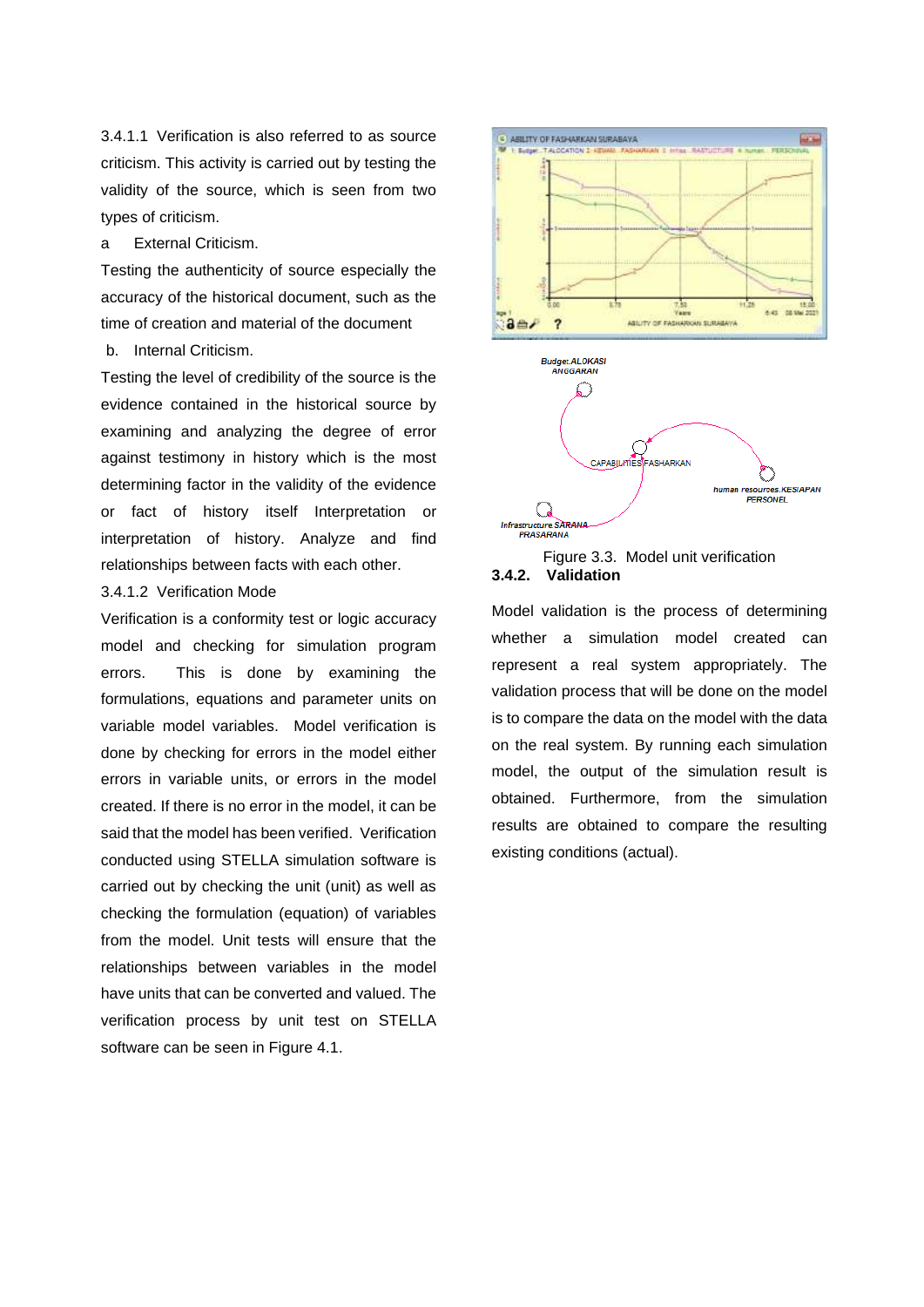### **3.5 Budget allocation factors**



Figure 3.4. Creteria budget allocation

Budget allocation is very influential to efforts to improve the ability of surabaya fasharkan. the figure above measures the percentage value of applications and those affected by budget regulation, budget planning and budget control systems.

### **3.6 Human resource factors**



Figure 3.5. Human resources creteria The above model is used to measure the extent of human resource readiness that greatly influences efforts to improve the capability of surabaya fasharkan in carrying out maintenance and repair activities KRI / KAL in the command headquarters of the fleet 2. Personel capability factors are strongly influenced by the experience of personnel during the ministry in the navy in the field of electricity KRI / KAL ship. Another factor that affects is the willingness of personnel mentally, selected work, have a sense of responsibility and can interact with the environment. Furthermore, another factor that affects is the capacity of personnel who serve as implementers of repairs.

#### **3.7 Infrastructure factors**



Figure 3.1. Criteria for infrastructure

The model above shows the factor of kreteria factor that influences the main factors in the effort to improve the capability of surabaya fasharkan including equipment procurement system and technology that is currently used. There are several factors that affect the credibility of the equipment procurement system including materials used during repairs, working machines used and measuring instruments used. Technology kreteria factor is influenced by several alternative factors such as the equipment used, the readiness of personnel and the number of wak. All systems affect each other including budget allocation and human resource readiness.